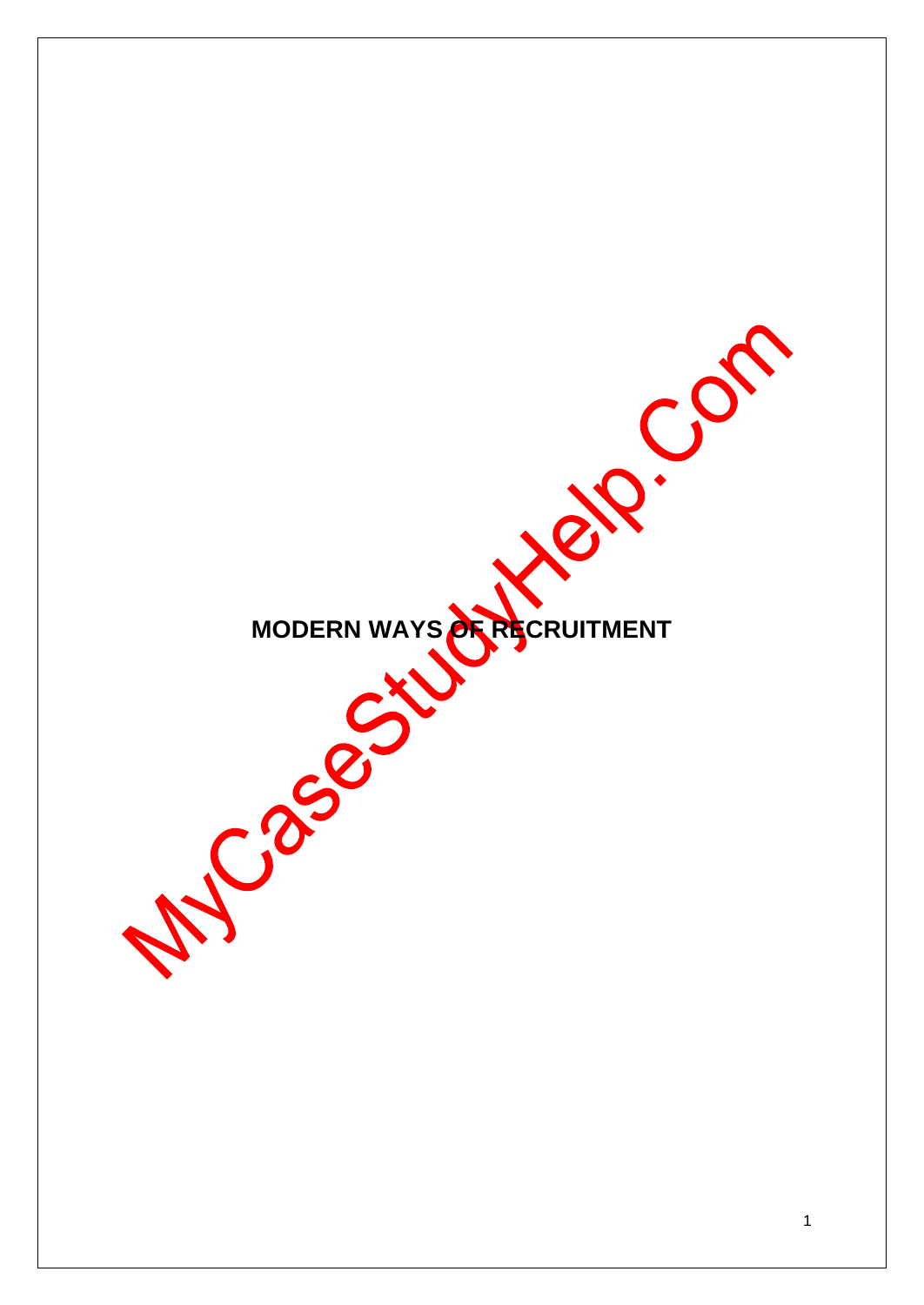#### **Executive Summary**

Recruitment refers to a process that deals with activities that are related with appointing fresh and skilled and eligible candidates from those who have applied, selection, and inducting employees. Along with this it also concentrates on providing orientation, appraising performance of employees. Overall discussion is done to highlights importance of improvisation of recruitment policies in modern times. Regarding this analysis is done on older techniques of recruitment and identification of its issues and challenges within organizational framework.

Case Giudite

 $\overline{C}$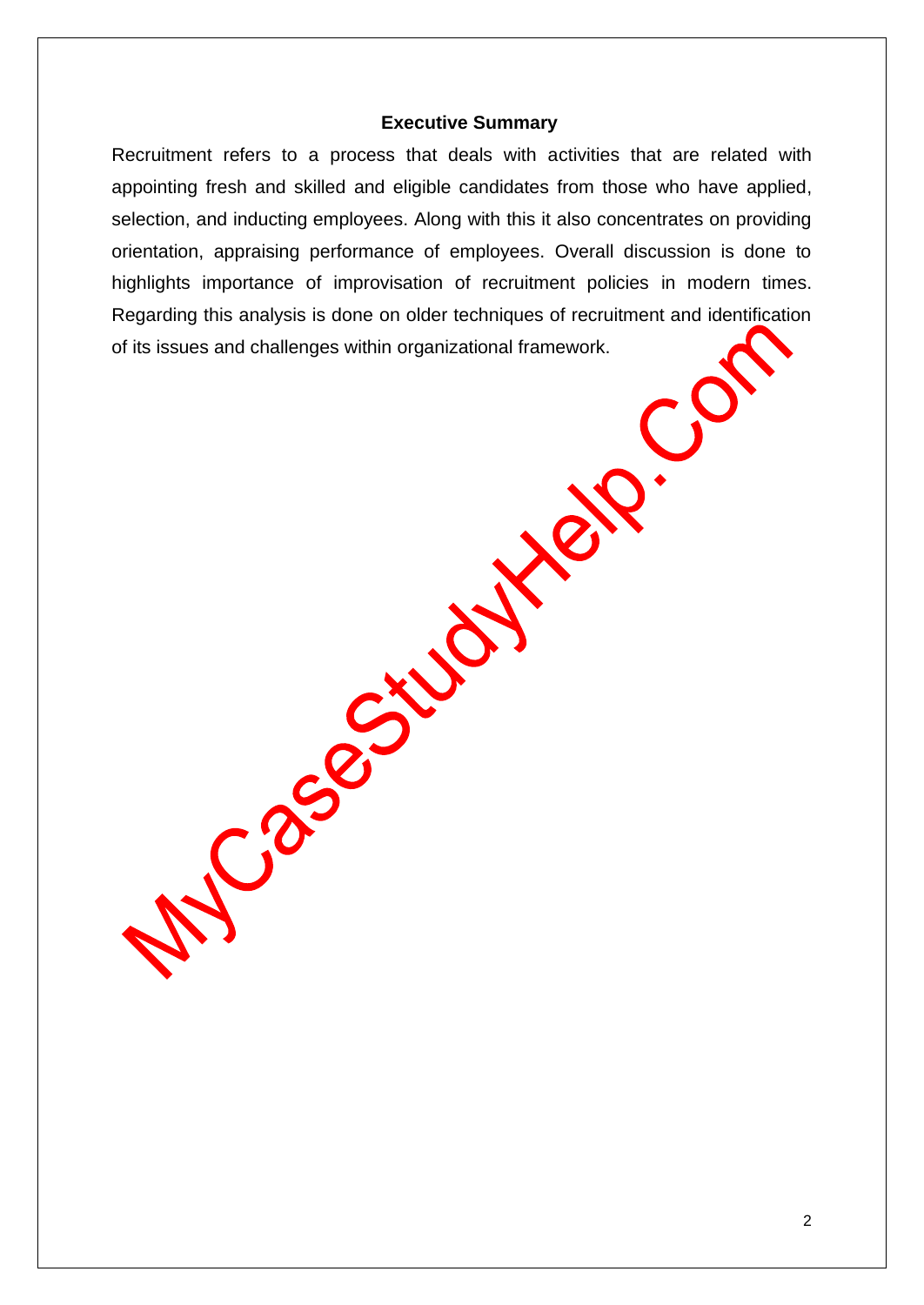# **Table of Contents**

| 1.                                                                                     |                  |
|----------------------------------------------------------------------------------------|------------------|
| 2.                                                                                     |                  |
| 3.                                                                                     |                  |
| 4.                                                                                     |                  |
| 5.                                                                                     |                  |
|                                                                                        |                  |
|                                                                                        |                  |
|                                                                                        | . 9              |
|                                                                                        | . . 9            |
|                                                                                        | $\frac{1}{2}$ 10 |
| Issues and Challenges involved with recruitment operations in earlier days and current |                  |
|                                                                                        |                  |
|                                                                                        |                  |
|                                                                                        |                  |
|                                                                                        |                  |
| Implication of using Applicant tracking system (ATS) in current era 14                 |                  |
|                                                                                        | 15               |
| Result<br>6.                                                                           | <u>16</u>        |
| 7.                                                                                     |                  |
| Bibliography                                                                           |                  |
| MC3                                                                                    |                  |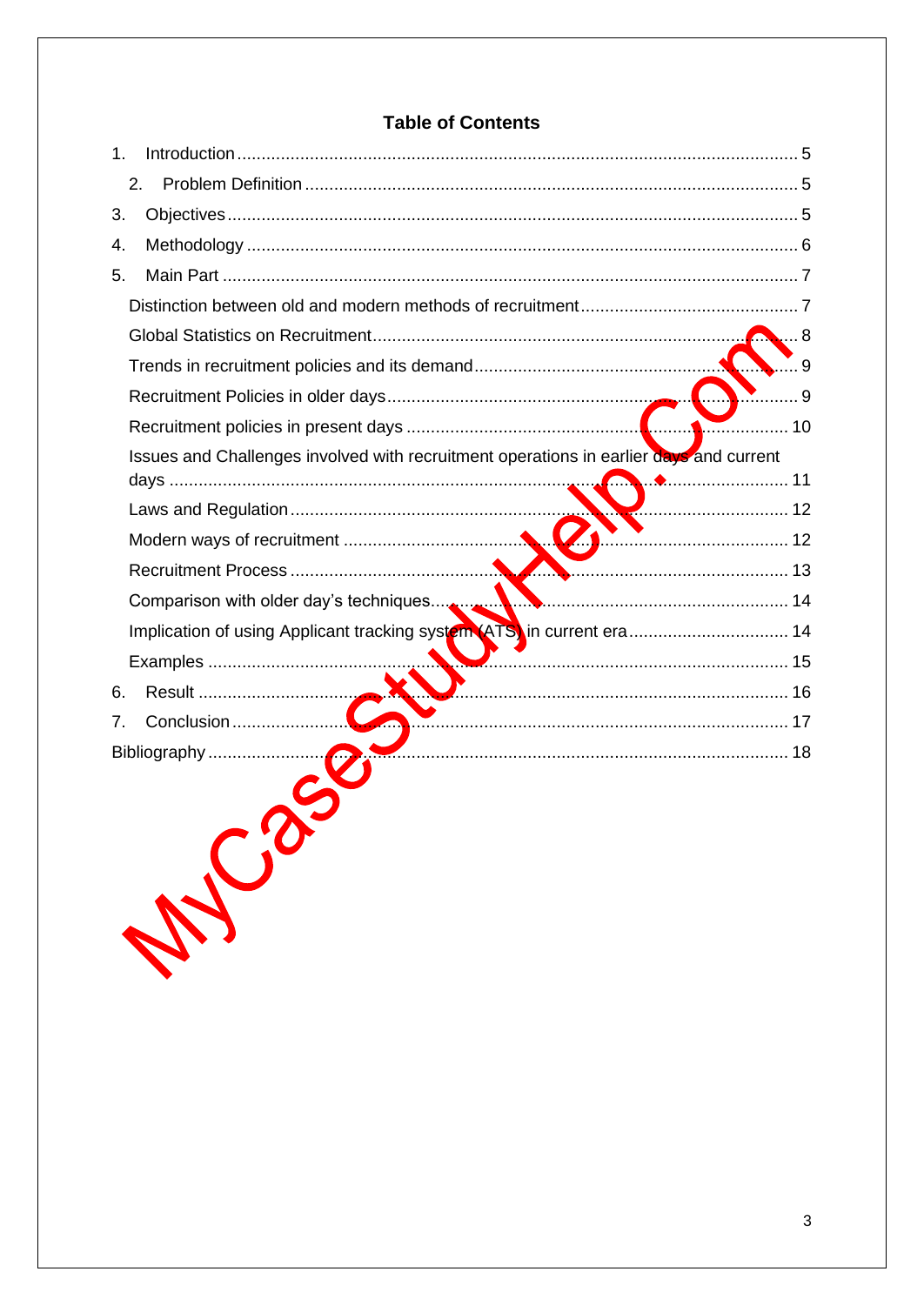# **List of Figures**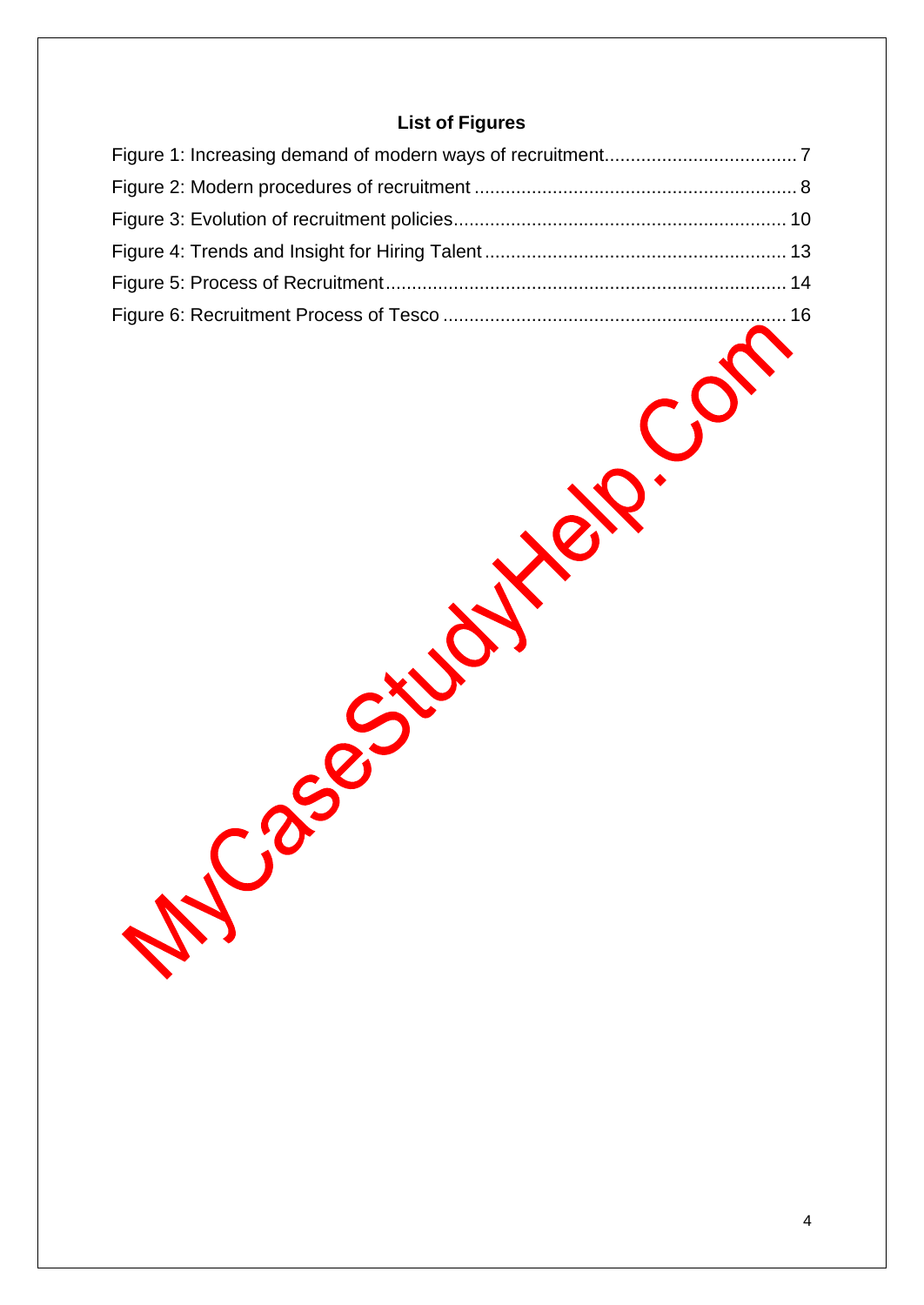# <span id="page-4-0"></span>**1. Introduction**

# *"In order to build a rewarding employee experience, you need to understand what matters most to your people"-* Julie Bevacqua

This quotation reflects importance of adaption of modern methods of recruitment and its increasing demand in global market. It mainly refers to a function that is responsible for planning, controlling, monitoring and staffing. Recruitment department roles and functions are increasing highly along due to  $\sqrt{\alpha}$  asing competition, changing compliance and technology advancement. Overall discussion is based on modern recruitment methods topic regarding this focus is given on roles and functions of recruitment department in earlier and present days. Analysis of old and new ways of recruitment is also done to determine increasing rate and importance of alteration in recruitment policies. Moreover, the application of different technologies to smoothen and increase efficiency of recruitment are discussed and analysed. Thesis statement illustrates increasing demand of modern techniques of recruitment in comparison to older techniques.

## <span id="page-4-1"></span>**2. Problem Definition**

Issues and challenges in older techniques of recruitment Difficulties in implication of modern techniques of recruitment

- <span id="page-4-2"></span>**3. Objectives**
- To identify and analyse old and modern recruitment policies and compare them
- To provide a new interpretation of recruitment function and responsibilities in **recruitment**
- To analyse trends that are responsible for improvisation in recruitment policies
- To discover problems and issues that are a result of older techniques of recruitment
- To understand importance of modern techniques of recruitment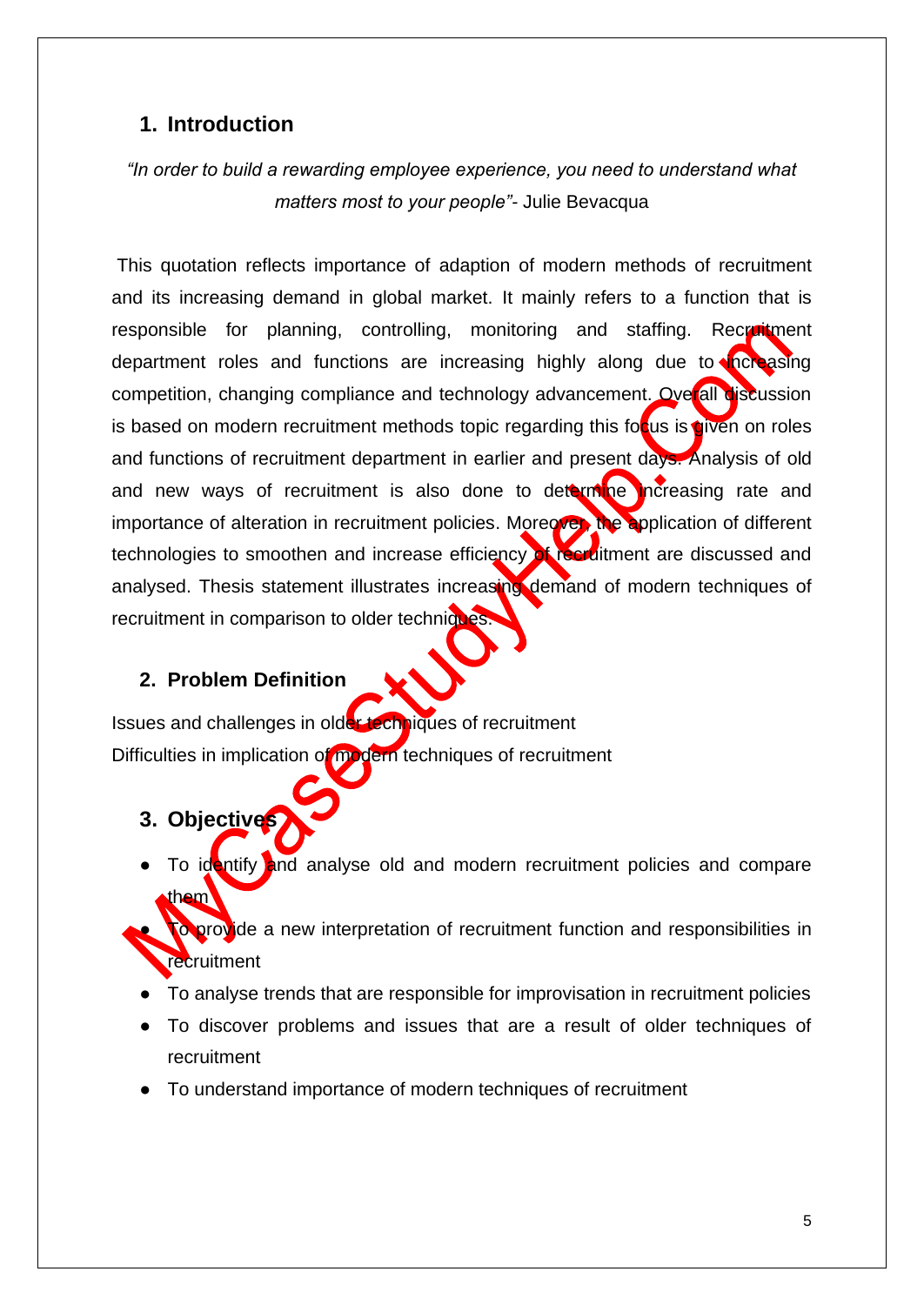### <span id="page-5-0"></span>**4. Methodology**

In present research, project information is collected from secondary sources such as newspapers, journals and internet. Demand of a revolution in recruitment methods is increasing in this aspect and researchers have focused on modern ways of recruitment. However, secondary sources are transparent and straightforward. In addition to this, it is responsible for ease of access and lowering cost to collect accurate information.

Along with this, secondary research also provides clarification of research questions. According to an analyser, this source is more economical and time-saving. At same time also helps in concentrating on gaps and deficiencies. Modern ways of recruitment get changed in different ways due to increasing market competition and complexity within working framework. In order to understand all concepts and scope of recruitment policies in detailed analysis is done on basis of global report of recruitment in various industries. In addition to this, current and trending articles are taken into consideration to gather information.

Casement

6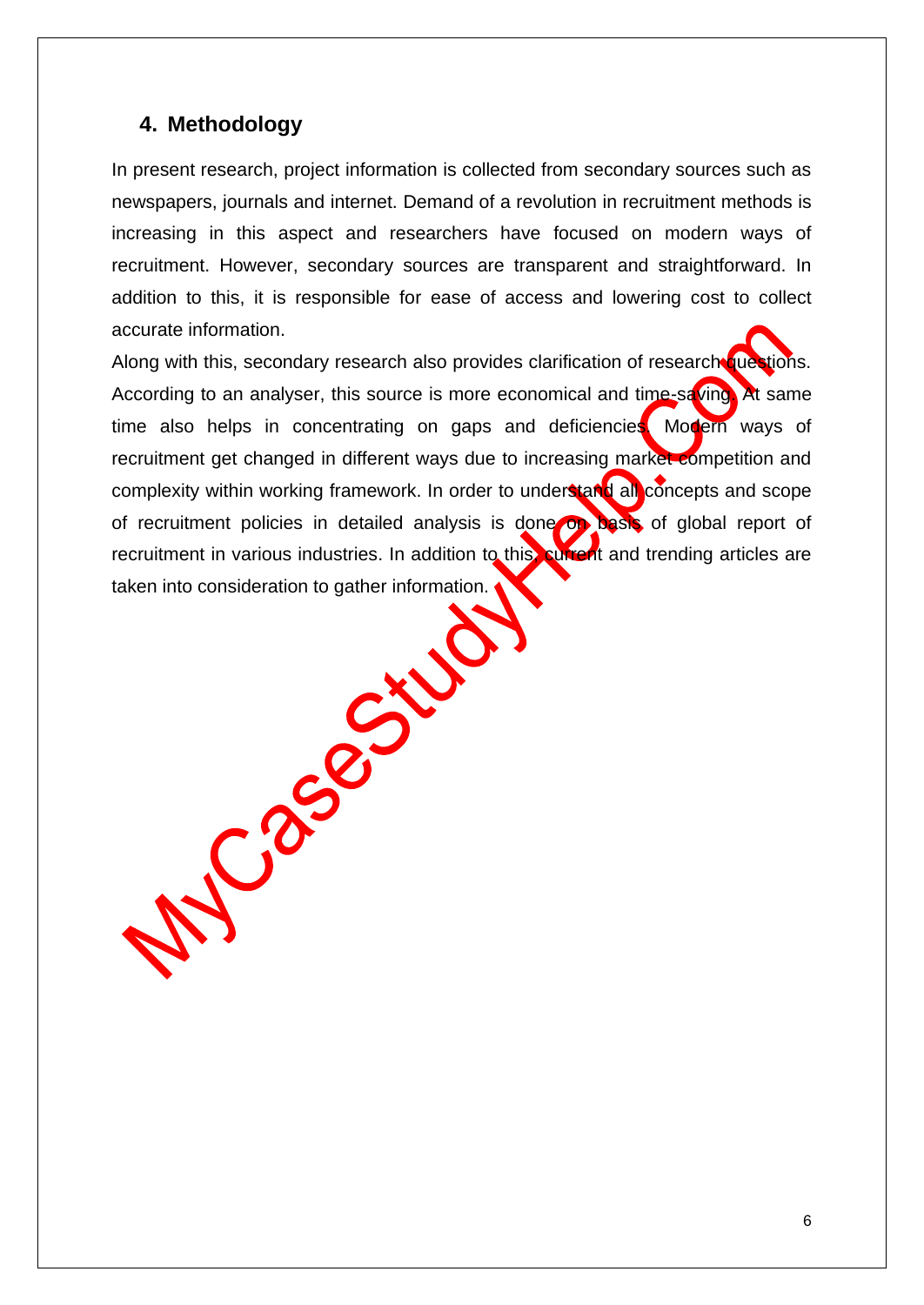# <span id="page-6-0"></span>**5. Main Part**

#### <span id="page-6-1"></span>**Distinction between old and modern methods of recruitment**

Recruitment refer to functions within organisations that are responsible for dealing with providing employment to people as per potential skills and recruitments of the job role. In addition to this, it also includes activities that are related to recruiting, hiring employees, along with on-boarding employees (Oke, 2016). It also **plays** a vital role in improving performance of management, training and organisational development and culture within workplace. In present time industre and market become very competitive.



#### **Figure 1: Increasing demand of improvisation**

(Source: Runhaar and Sanders, 2016)

<span id="page-6-2"></span>Any change or improvement in recruitment policies have to begin from the Human Resource department. It is difficult to manage different structures and frameworks of companies effectively and efficiently. According to global analysis, it is observed that human resource scope is increasing day by day. Professionals and experts predict that demand for human resources management will reach \$30.01 billion by 2025 (Vardarlıer, 2016). According to a global report it observed that demand of improvisation in recruitment policies is increased by 11% from 2019 to 2025 it is registered in CAGR. This reflects, with the increase of globalisation and expansion of a company, the recruitment policies must be altered and improvised with respect to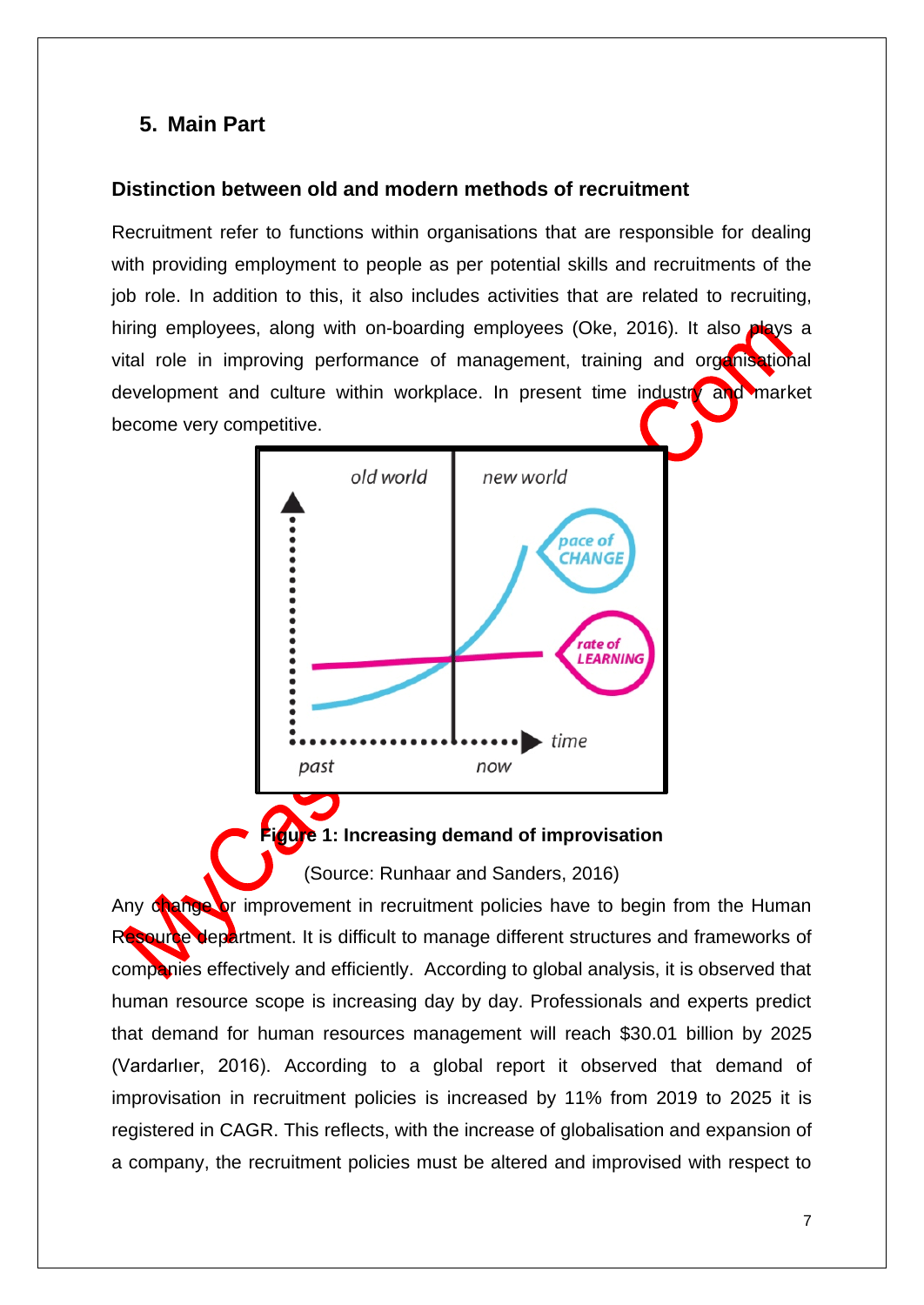the socio-cultural demand, current condition of labour market, changing employment laws of nations and to be in a position of competitive advantage with respect to its competitors (Dany, F. and Torchy, 2017).

#### <span id="page-7-0"></span>**Global Statistics on Recruitment**

According to global data, it determined that market growth of recruitment is expected to increase by a rate of 5% yearly. It analysed that growth of HR industry in market exceeds \$454 billion. This acts as evidence to the facts there is a growing demand of change in recruitment policies. Market line of global industry is increasing vastly. Function and demand of changes in policies of recruitment in each department is increasing due to the competitive market becoming very dynamic and challenging. However, the main requirements to implement modern and effective methods of recruitment are to control, manage, plan and monitor overall function of company. Along with this professional of this department also concentrate on identifying issues and risks that are affecting organisational structure and framework. In addition to this also brings flexibility within process, procedure along with systems of business.



#### <span id="page-7-1"></span>**Figure 2: Modern procedures of recruitment**

(Source: Oke, 2016)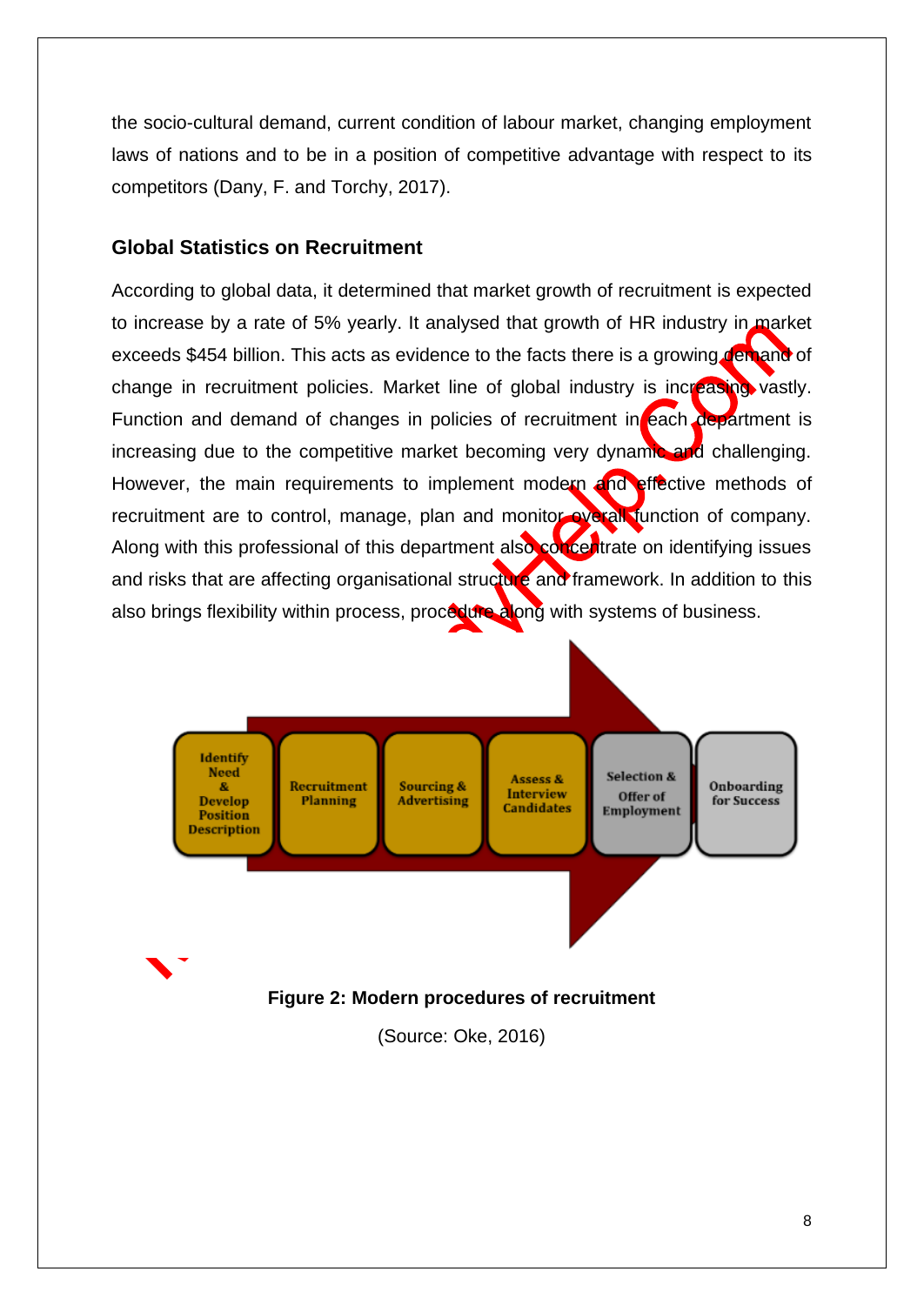#### <span id="page-8-0"></span>**Trends in recruitment policies and its demand**

Responsible departments of appointing fresh employees play a vital role in achieving organisational long and short term goals effectively and efficiently. Technological trends, changing compliance and increasing expectancy of people are mainly responsible for increasing demand for improvisation and alteration of prevailing recruitment policies. However, it is examined that in comparison to earlier days, technologies used in such processes is highly increasing (Tambe, Cappelli and Yakubovich, 2019). It is analyses that role and responsibilities of recruitment officer are also increasing due to changes that are taking place in a business structure every year. Another reason is increasing complexity and advancement in process and technology.

It observed that in current market survival of organization is difficult; hence it is essential to manage and control complexity of business processes. However, it examined that not only organization functions become complicated along with this, financial and other departmental operations also become challenging. In previous days company structure and framework is pure in this aspect. The impacts of change in recruitment policies is also limited (Runhaar and Sanders, 2016). While in present time it business complexity gets increased in this aspect role and significance of modern ways of appointing employees gets increased.

A major trend in recruitment policies of different companies is to create a appealing brand image as per the demands of the contemporary generation. This helps the companies to create better credibility in minds of potential talents as job seekers and attract them for the various roles within the company (Kent, 2017). Inclusion of talent pools within the recruitment procedure is the new way adapted by recruitment team of any company. Talent pools helps the companies to not only attract top applicants from their portals but also seeks the sourced and referred candidate that gets connected to the company's pool.

#### <span id="page-8-1"></span>**Recruitment Policies in older days**

One of the biggest revolutions in recruitment policies is the introduction of human resource departments in the 20th century due to reason relationships between employees and employers changed. In this aspect, it negatively affects business structure. This department has been appointed mainly for benefits of employees and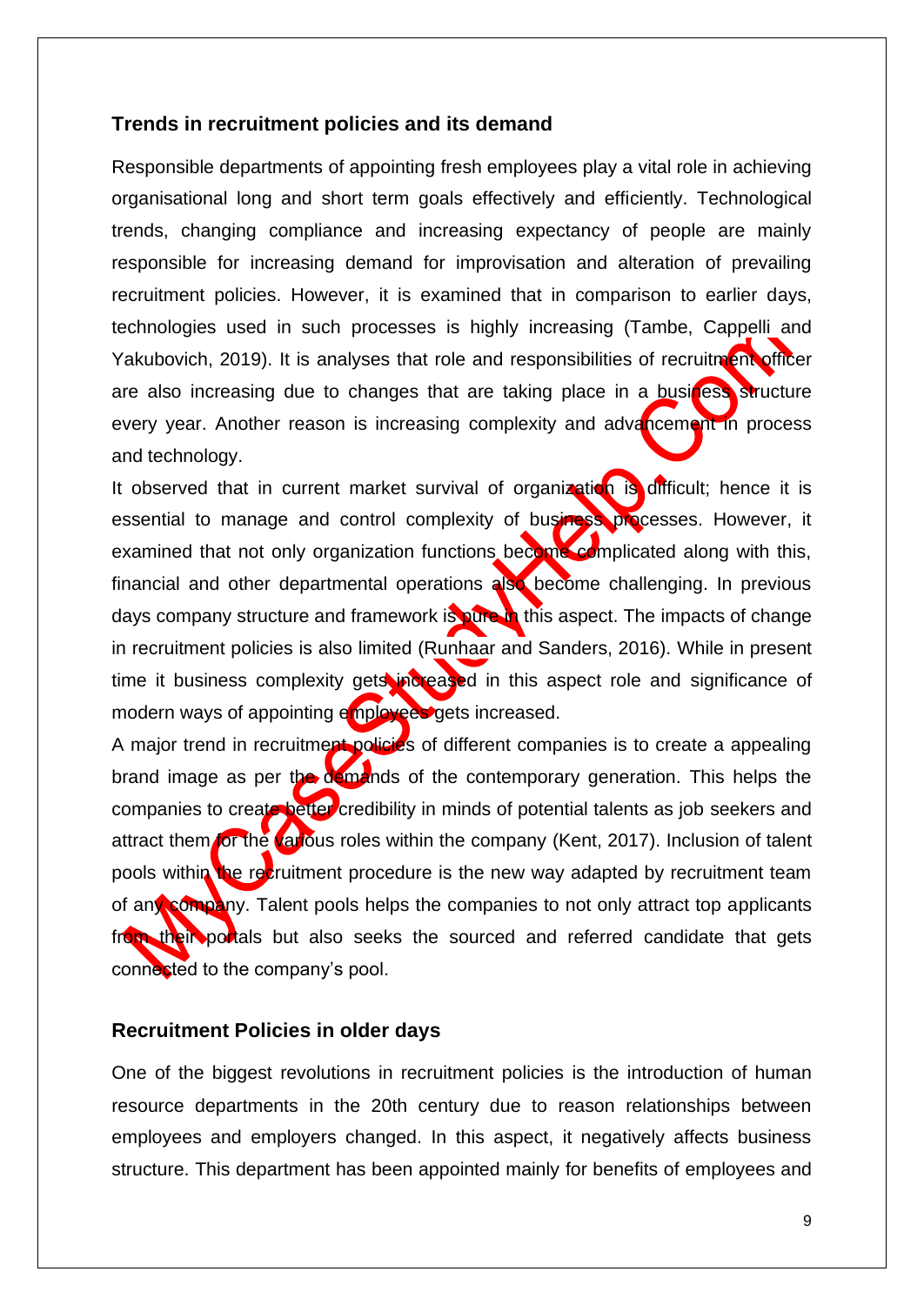employers. Professionals of mentioned departments motivate staff and workers and make them able to perform with their best efforts. History of recruitment oriented departments is rich and complex; in earlier days, it was mainly adopted to deal with technological innovations and challenges (Hecklau *et al.* 2017).

#### <span id="page-9-0"></span>**Recruitment policies in present days**

Recruitment officer's roles and functions were limited in earlier days and were mainly adopted by companies that have challenging and complex business structures. Management scope was limited in earlier days it only deal with more onerous conditions and maintain good relationships between employees and employers. While in present time, this department responsibilities get increased and reach far beyond administrative, accountabilities and compliance (Tërstena, Goga and Jashari, 2020). In present era of business recruitment of efficient and skilled candidates is essential for dealing with technological advancement and complexity (Henkens *et al.* 2017 ). Moreover, to this, it also concentrates on understanding and contributing to the employee's life stage. It analysed that professionals provide proper training and education to employees and make their skills suitable for workplace.



<span id="page-9-1"></span>

**Figure 3: Evolution of recruitment policies**

(Source: France-Harris, Burton and Mooney, 2019)

However, in an organisation employee belong to different regions and areas have different opinions and ideas on same concepts. Along with this, their attitudes towards each other are also different. In this aspect, working criteria become complicated. Recruitment managers identify issues and problems of each individual along with this also change their mindset and make their skilled beneficial for an organisation. They also look for strategies to deal with employees from different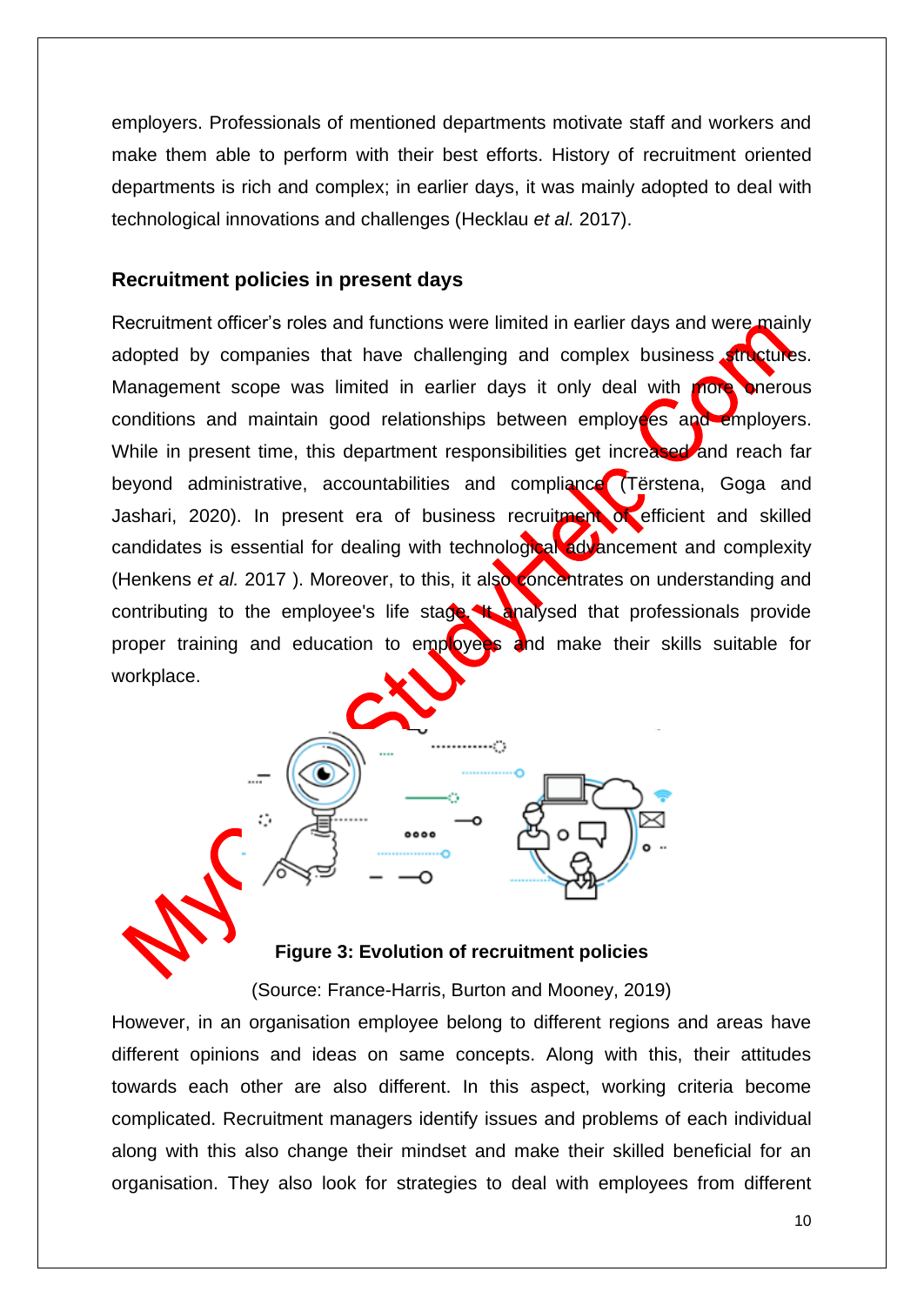demographics suitable for their specific requirements. Inclusion of AI in recruitment policies has increased the benefits referrals from already existing employee base of the company.

In the current ear where baby boomers are retiring, the search of new and experienced employees for specific job roles have drastically increased. But, the current market is not quite supportive (Fred and Kinange, 2018). Thus the companies are looking for transferrable talents from other sectors and train them to finally match the demands of their job roles.

# <span id="page-10-0"></span>**Issues and Challenges involved with recruitment operations in earlier days and current days**

In earlier days, workers and staff were less flexible along with this they are less motivated, and their performing ability is prolonged. It was also challenging to deal with negative attitudes and behaviour. Earlier days, workers were very rigid with their ideas and opinions. Along with this it is not familiar to support different cultures within same workplace. In workplace, there are **few stareotypes of people that have proper** skill and knowledge about business processes and procedures (Hubner and Baum, 2018). In this aspect, it becomes difficult to control overall workplace positively. At same time implication of strategies and techniques are also risky due to unpredictable situations and unstructured work-frame. This resulted in creation of a constant barrier for the globalisation and expansion of any company.

In present time by implementing various modern strategies, recruitment procedures have become very advanced, and its scope is not limited. However, recruitment department controls overall business procedure and process. In addition to this, it observed that without proper strategies of recruitment it is difficult to run a business smoothly. After this, it analysed that mentioned department is facing challenges such as lack of support of top management along with this improper actualisation and inadequate development programmes (Terrel, 1991). Organisation's overall operation is controlled and managed by the recruitment department. In this aspect, every company needs to make this department strong and sturdy. According to expert professionals, this department is also negatively affected due to inadequate information. In context to the current world scenario, most companies are going global both in terms of expansion and market. This requires recruitment and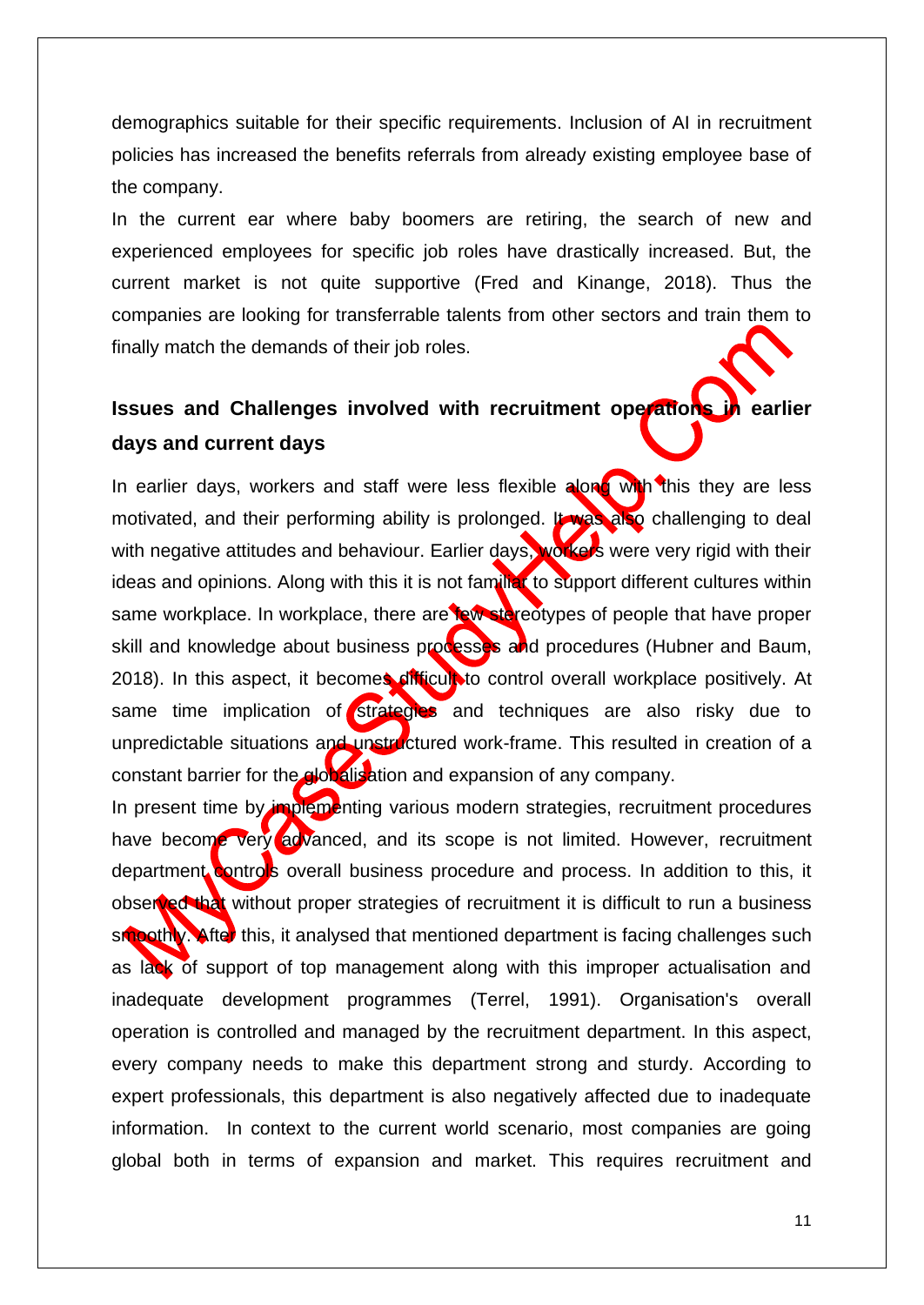optimisation with employees from employees of different socio-cultural environments. The companies with less information source and R&D team, faces hurdles in recognising the demands of a particular region (Smith, 2018). Finally this affects their recruitment process and ultimately performance of the employees.

#### <span id="page-11-0"></span>**Laws and Regulation**

Implication of Factories Act, 1948; Employees Provident Fund Act, 1947 and Apprentices Act 1961 increased demand of improving recruitment related policies and operations(Gabriel *et al.* 2016). However, it observed that government compliance is a significant factor that affects business framework in different manners. In addition to this, it is also responsible for bringing complexity in maintaining overall business structure.

#### <span id="page-11-1"></span>**Modern ways of recruitment**

Recruiting techniques are mainly based on antiticial intelligence. It is taken into consideration to find out new talent and skills. In present time recruitment aspects are based on reality and modern techniques of recruitment are responsible for rising passive candidates. According to increasing need and demand of today's complex business framework recruitment process also become very complicated. In this aspect, HRM professionals and recruitment team within a company adopted video interviews, social media and applicant tracking systems. Test and interview process becomes more complex and robust. It is done to identify the best and suitable skilled candidate. Diversity hiring has proven to be a fruitful measure for most of the large companies. Nowadays the recruitment team are looking forward to hire from different demographics and socio-cultural levels. This has helped them to create a better image for themselves in theory industry and the minds of young job seekers. This trend in recruitment methods opposes the old techniques of orthodoxies (Steenstra *et al.* 2017). This method blends itself with the demands of current trends and contributes to both a social and corporate cause.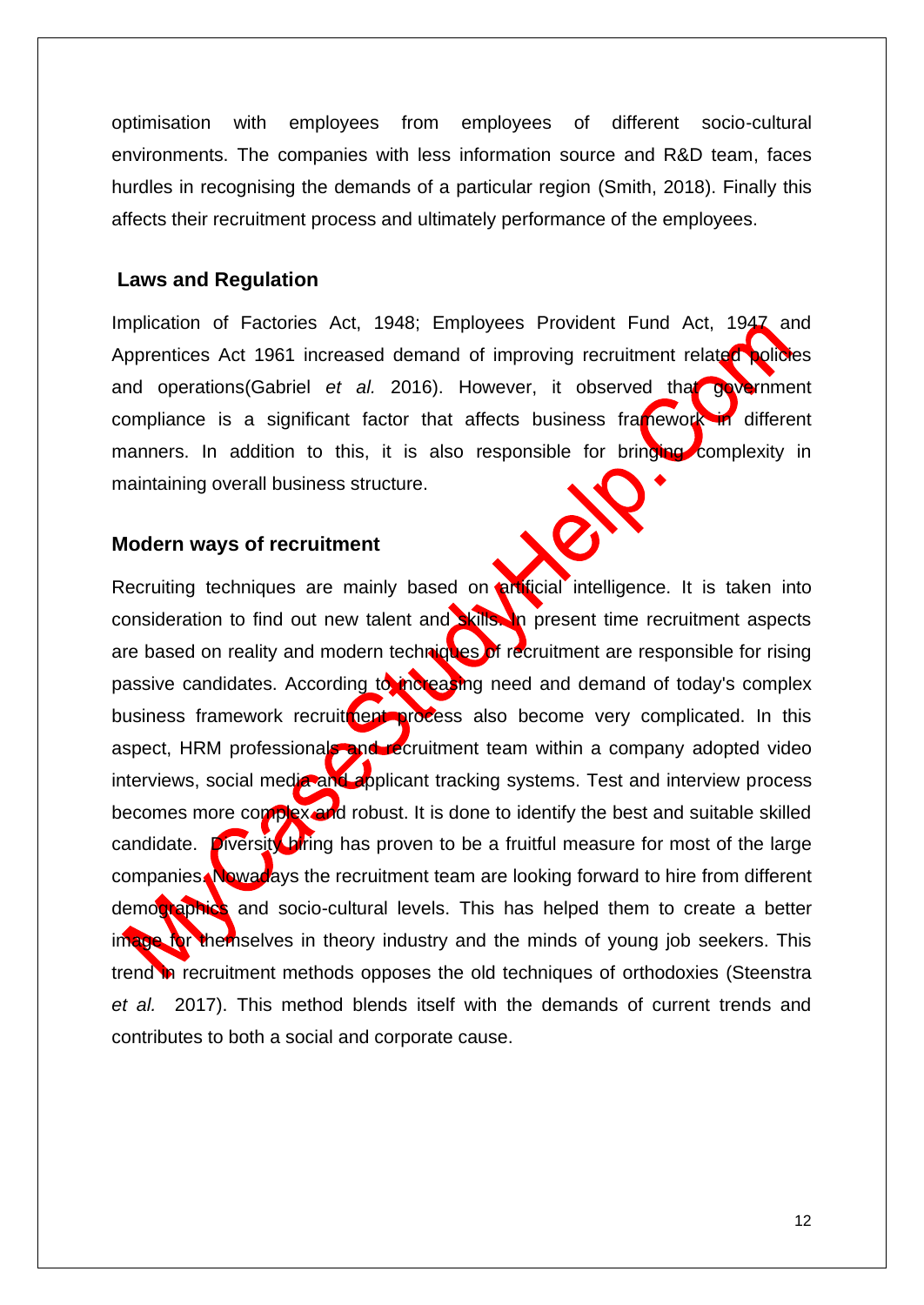

**Figure 4: Trends and Insight for Hiring Talent**

(Source: Tambe, Cappelli and Yakubovich, 2019)

### <span id="page-12-1"></span><span id="page-12-0"></span>**Recruitment Process**

It refers to stepwise processes that are taken into consideration to appointing candidates from different areas and locations. In order to brings innovation and techniques. In first stage, there is a need for identification of job requirements after this need to focus on preparation of job description and job specification. At same time it is also essential to concentrate on advertising for vacant positions to attract more candidates to apply for jobs (Petzold, 2017). After this step, it is necessary to focus on management of applications and scrutinizing applications as in last steps short listing of candidates is done.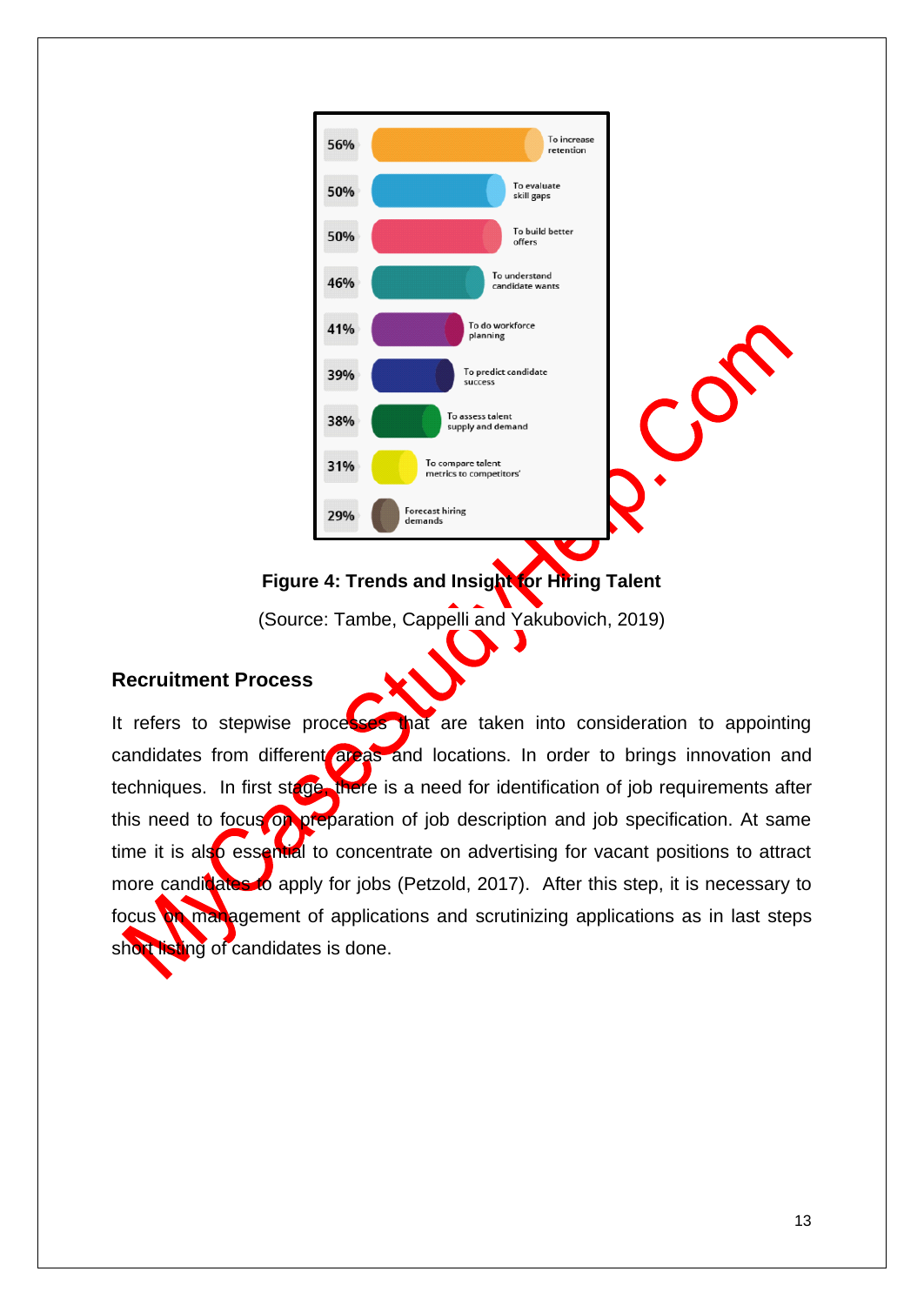

**Figure 5: Process of Recruitment**

(Source: Vardarlıer, 2016)

# <span id="page-13-2"></span><span id="page-13-0"></span>**Comparison with older day's techniques**

In comparison to present time, older recruitment processes and techniques are ineffective and straightforward. It is difficult to find out suitably skilled candidates with proper knowledge that is beneficial for business operation. In earlier days, recruitment was mainly done from local areas and regions (Thompson and Strickland, 1995). In this aspect, management is unable to hire higher candidates that can bring innovation and ideas. In addition to these problems and issues regarding culture, race and religion is also high. However, in order to maintain peace within workplace management, appoint candidates from same religion, race and culture. It is a significant disadvantage for organizations as it limits talented, skilled and knowledgeable candidates' appointments (Smith and Smith, 1998).

## <span id="page-13-1"></span>**Implication of using Applicant tracking system (ATS) in current era**

In terms of recruiting skilled staff within any business venture, ATS is an essential component as it aids in:

● **Minimizing time spent with administrative tasks**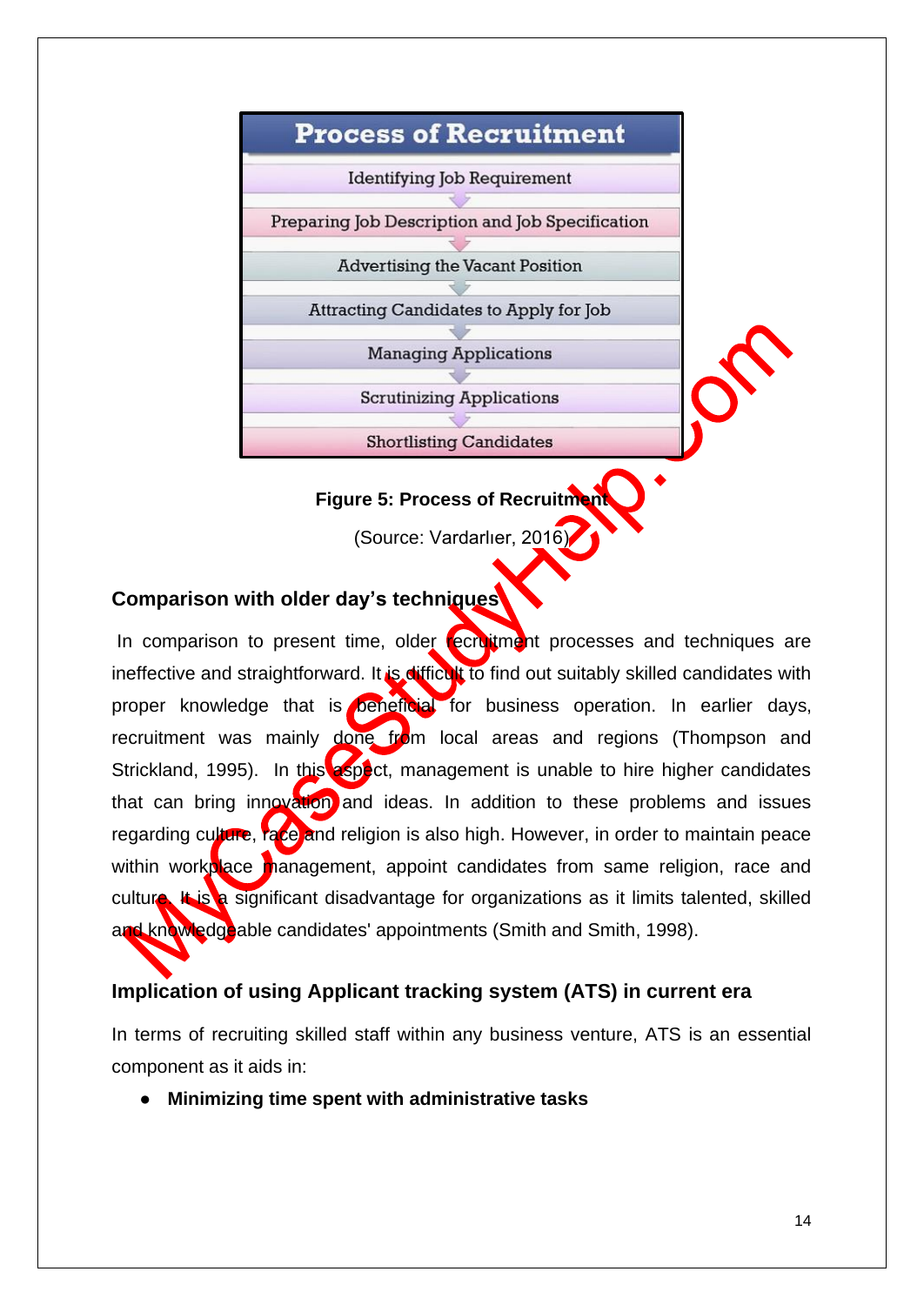For recruiting skilled staff, using ATS is most preferred option as this software aids in speeding up the recruitment process. Besides, application of this software assists to stop manual listing names on different job boards.

#### ● **Assists in efficient CV screening at a faster pace**

4-6 HR cannot select desired staff by conducting face to face interviews that are followed in an old system. For this reason, using ATS is desired as it helps in automating initial screening process for all applicants. Besides, by using these application candidates who failed to meet basic requirements are rejected, and rest are ranked based on qualification provided in an indicator (Bradley *et al.* 2020).

#### ● **It usually facilitates collaborative based hiring process**

ATS is gaining importance over an old recruitment method as it usually facilitates a collaborative hiring process that, in turn, helps businesses to earn more than 15% profit.

#### **Primary reason for switching to new recruitment methods**

Older ways of recruitment are too much times taking and unable to find out candidates have suitable and knowledgeable skills with business operation. Business structure and framework of an organisction is getting complicated day by day. In this aspect, professionals and experts mainly concentrate on organisation switching to new modern techniques of recruitment. Due to reason, it helps in reducing time for employers as candidates find out information from social media accounts like statuses, tweets and comments (Zhan, 2017). In addition to this, modern techniques of recruitment are based on a systematic structure that makes process faster, unbiased, reliable and accurate.

### <span id="page-14-0"></span>**Examples**

European companies are adopting modern ways of technique as global market is very competitive and challenging. *Tesco* management has wholly switched from older techniques of recruitment to modern. Due to reason its business structure is very complicated and challenging. In this aspect it is determined by professional and experts that traditional techniques of recruitment are not suitable for their business operation. In this aspect they switched to modern techniques; its recruitment process is mainly based on different steps. In first step they advertised job position in a detailed manner. After this they communicate with successful candidates and invite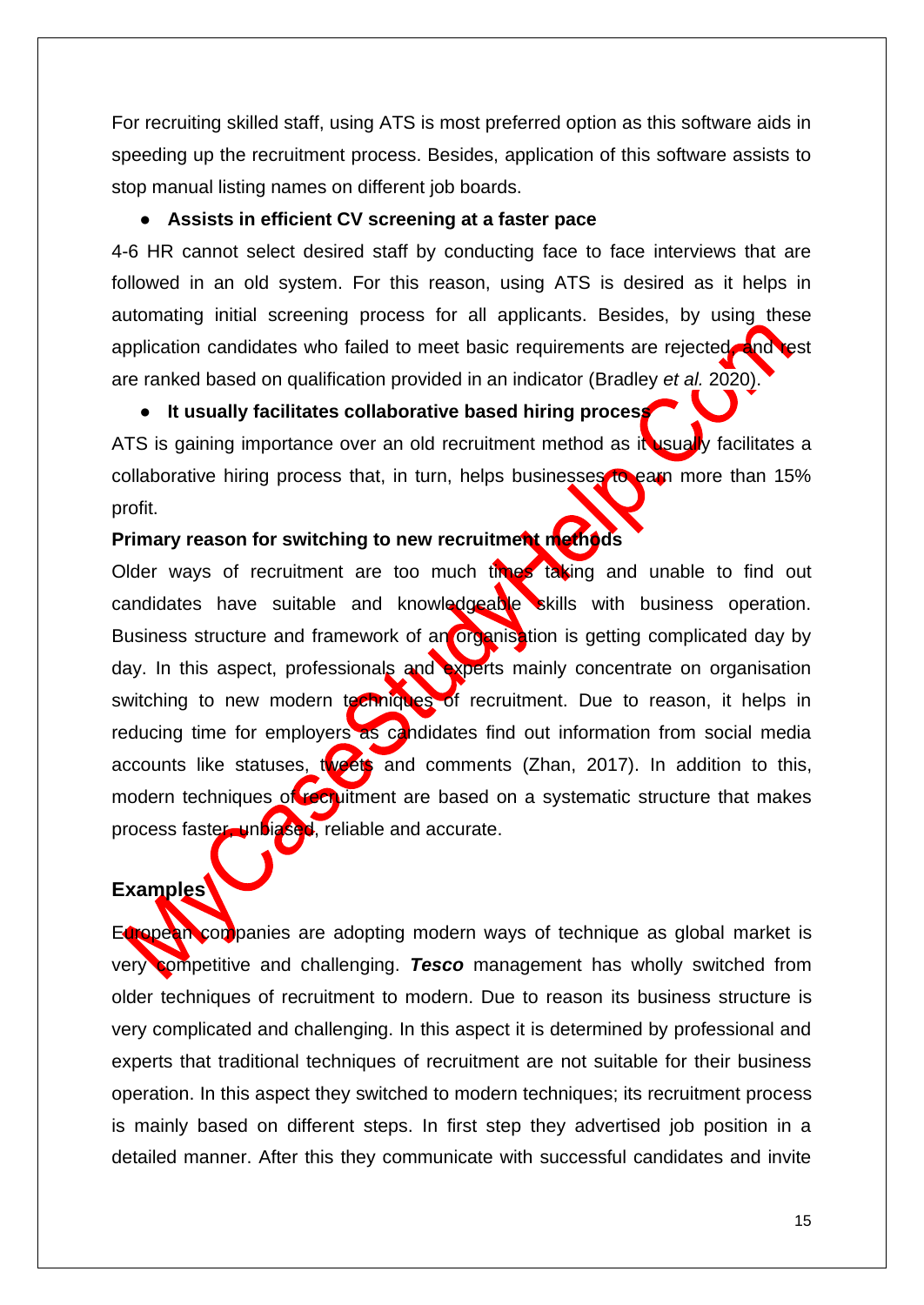them for an interview. Screening attendance assessment test is conducted and successful candidates are invited for a second interview. After this suitable individuals get offer letters and contract for job.



# **Figure 6: Recruitment Process of Tesco**

(Source: Hubner and Baum, 2018)

<span id="page-15-1"></span>According to Tesco manager modern techniques of recruitment are proven beneficial for recruitment of suitable and skilled candidates. Implication of modern techniques assists them to hire candidates from different locations and areas. In addition to this it analysed that it is also useful in eliminating challenges and issues that are responsible for making working criteria simple and profitable (Shafiuddin, 2019).

# <span id="page-15-0"></span>**6. Result**

It discovered that bringing necessary changes in recruitment policies of a business organization assist in its efficient functioning. In addition to this it is analysed that recruitment strategies role, function and responsibilities is increased highly in present time business structure in comparison to older. Along with this it also determined that in coming future structure and framework of business become more complicated in this development of operations strategies related to appointing employees becomes essential. It observed that without an active and efficient recruitment department organisation are unable to achieve its long and short term goals. It is analysed from present research that modern techniques of recruitment are responsible for bringing positive results. It assists in appointing highly skilled and talented candidates from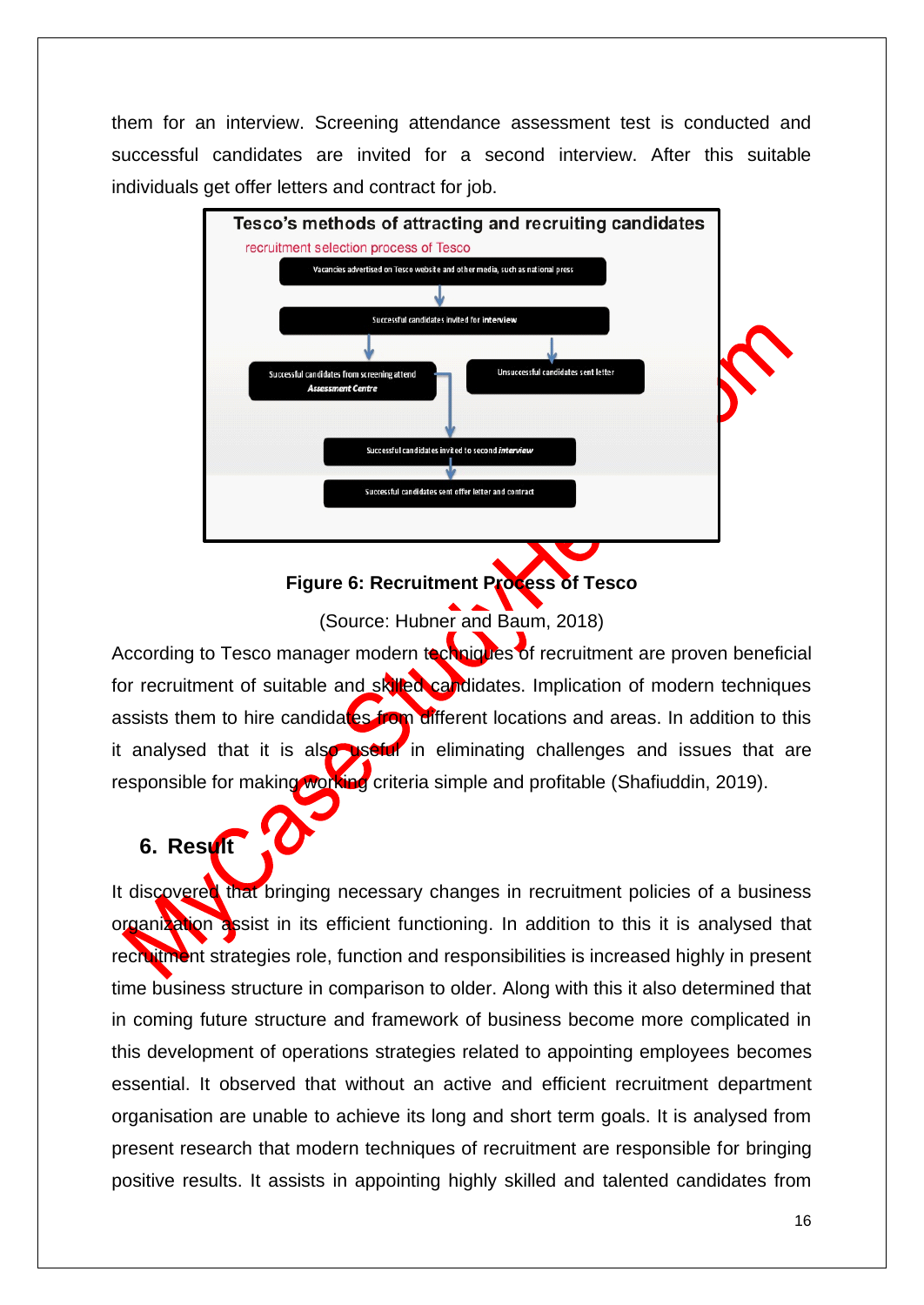different locations and areas. The research also reflects the shift over of recruitment policies from old orthodox measures to new measures compatible to deal with changing demands of generation and globalisation. Modern recruitment policies and methods have effectively hold the hands of technological innovations like AI and social media and aided their overall performance towards the collective goal of their organisation. Overall research is done from secondary research due to reason it helps in collecting information that is logical and based on facts.

# <span id="page-16-0"></span>**7. Conclusion**

Hence, it is concluded that implementation of modern ways of recruitment plays a vital role in achieving organisational long and short term goals. In addition to this it observed that in comparison to earliest days a scope of recruitment is highly increased in present business era. According to discussion it is examined that effective recruitment programs are essential for every organization to run its overall business operation smoothly and effectively. Importance of thesis statements illustrates that modern techniques are beneficial in bringing new talent, skill and innovation within workplace. However, a detailed comparison of old and modern recruiting techniques is done to analyse the increasing positive effect of modern recruitment techniques. It observed that it is useful and beneficial due to reason it assists in hiring candidates from different areas and locations. In addition to this also save time of management and make recruitment process suitable for business operation.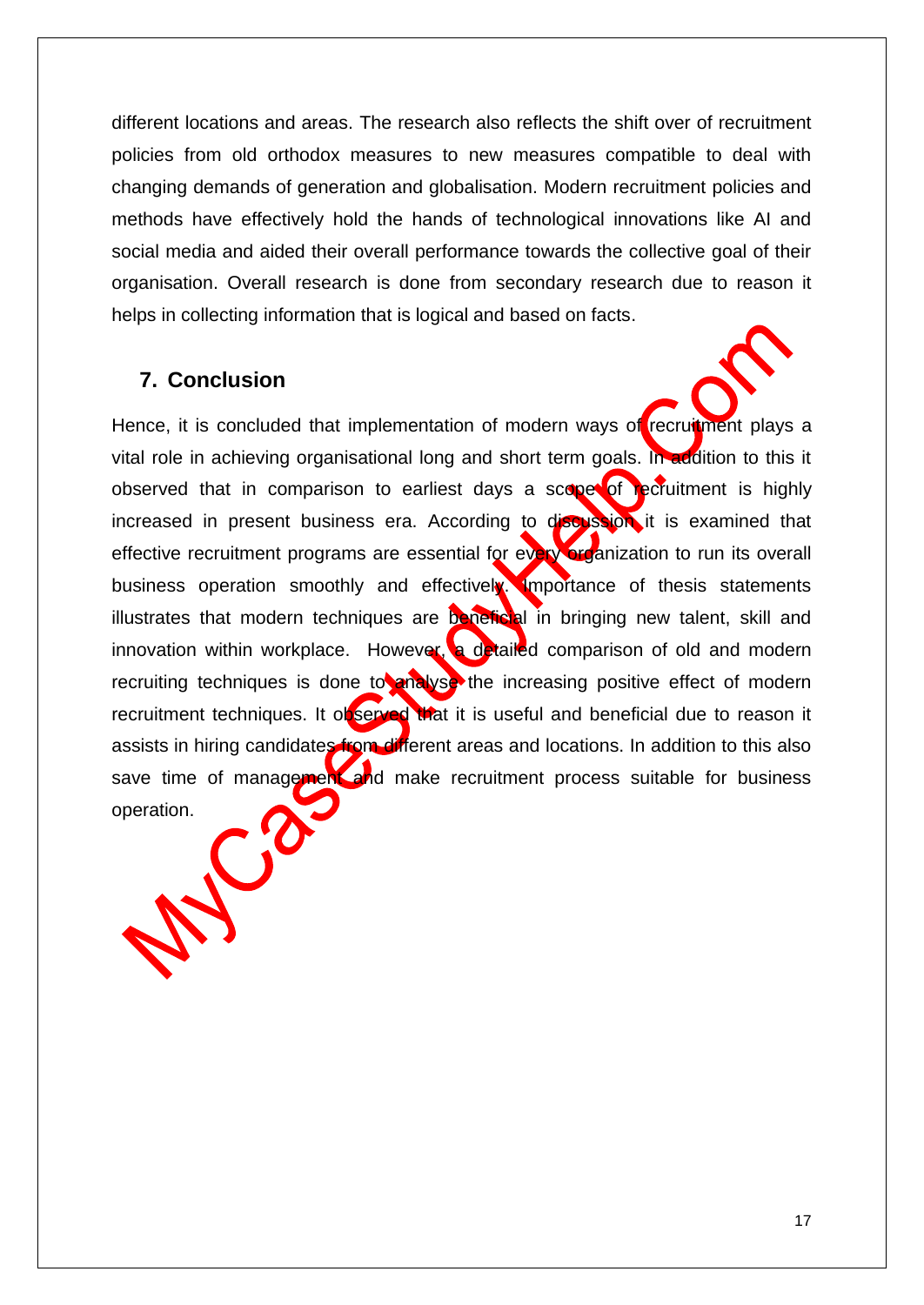## <span id="page-17-0"></span>**Bibliography**

#### **Books**

Smith, M. and Smith, G. (1998). A Study Skills Handbook. 3rd Edition. Oxford: Oxford University Press

Terrel, P. et al (Editors) (1991). Harper Collins German Dictionary. 2nd Edition. Glasgow: Harper Collins

Thompson, A. and Strickland, A. (1995). Strategic Management: Concepts and Cases. 8th Edition. Chicago: Irwin

#### **Journals**

Bernard, M.A., 2018. NEW NIH POLICIES ON INCLUSION: IMPLICATIONS FOR ALZHEIMER'S CLINICAL STUDY RECRUITMENT AND TOOLS TO HELP. *Alzheimer's & Dementia: The Journal of the Alzheimer's Association*, *14*(7), pp.P606-P607.

Bradley, A., Beevers-Cowling, F., Norton, C., Hill, C., Pelopida, B. and Quigley, M., 2020. Falling at the first hurdle: undergraduate students' readiness to navigate the graduate recruitment process. *Studies in Higher Education*, pp.1-12.

Dany, F. and Torchy, V., 2017. Recruitment and selection in Europe Policies, practices and methods 1. In *Policy and practice in European human resource management* (pp. 68-88). Routledge.

Dias, V.D.A., de Alencar, D.B., de Oliveira, F.S., Santos, M.C.B., Bezerra, C.M.V.O. and Bezerra, I.F.O., 2019. THE FEASIBILITY OF IMPLEMENTATION OF RECRUITMENT AND SELECTION TECHNIQUES IN A CIVIL CONSTRUCTION COMPANY MANAUS-AM. *ITEGAM-JETIA: Journal of Engineering and Technology for Industrial Applications*, *5*(20), pp.104-107.

France-Harris, A., Burton, C. and Mooney, M., 2019. Putting Theory into Practice: Incorporating a Community Engageme nt Model into Online Pre-Professional Courses in Legal Studies and Human Resources Management. *Online Learning*, *23*(2), pp.21-39.

Fred, M.O. and Kinange, U.M., 2018. Effectiveness of E-Recruitment in Organization Development. *Management and Economic Journal*, pp.294-301.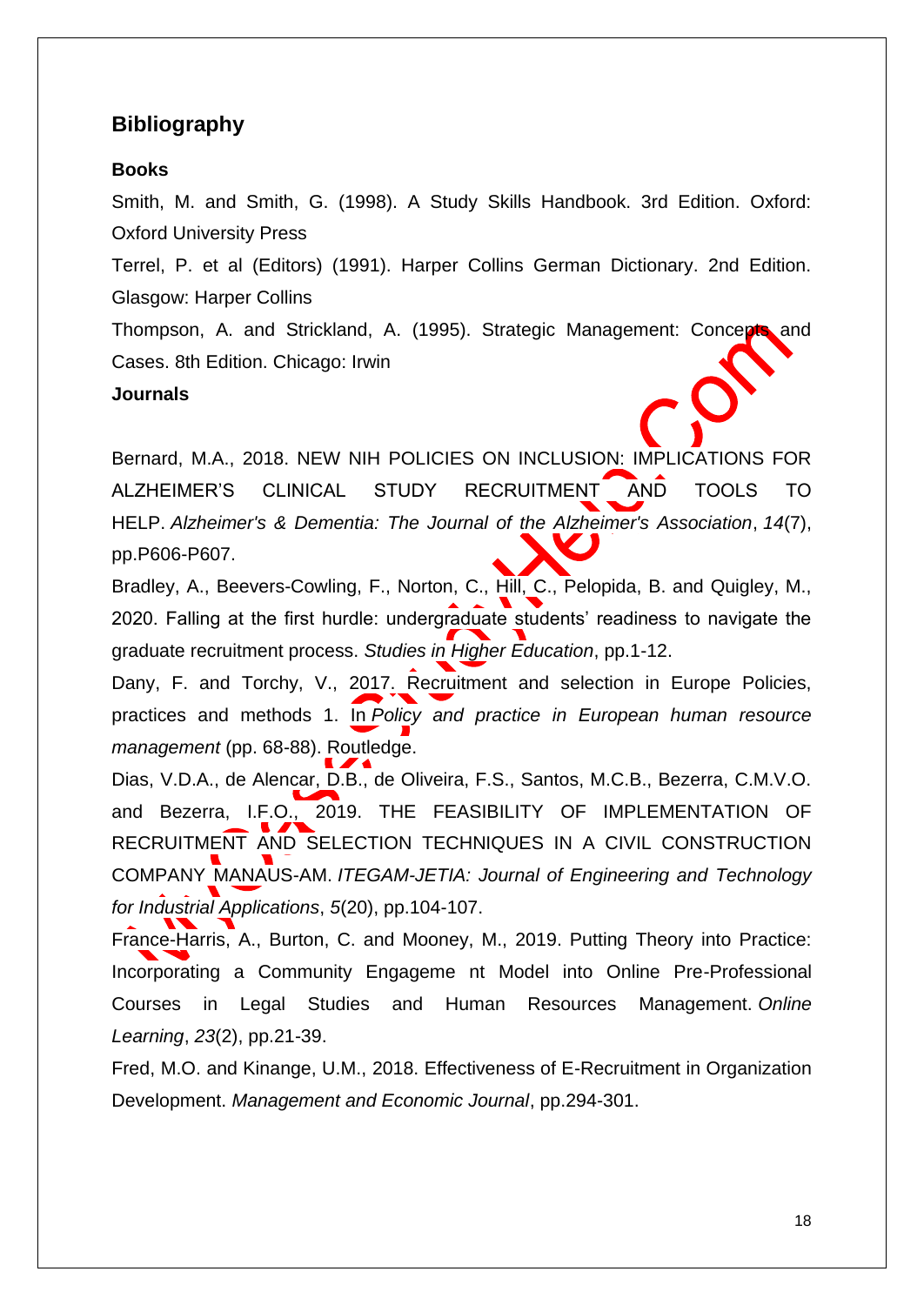Gabriel, A.S., Cheshin, A., Moran, C.M. and van Kleef, G.A., 2016. Enhancing emotional performance and customer service through human resources practices: A systems perspective. *Human Resource Management Review*, *26*(1), pp.14-24.

Hecklau, F., Orth, R., Kidschun, F. and Kohl, H., 2017, December. Human resources management: Meta-study-analysis of future competences in Industry 4.0. In *Proceedings of the International Conference on Intellectual Capital, Knowledge Management & Organizational Learning* pp. 163-174.

Hubner, S.V. and Baum, M., 2018. Entrepreneurs' human resources development. *Human Resource Development Quarterly*, *29*(4), pp.357-381.

Kent, S.A., 2017. Scientology's Recruitment Policies Targeting Celebrities. *Scientology and Popular Culture: Influences and Struggles for Legitimacy*, pp.81-101.

Oke, L., 2016. Human resources management. *International Journal of Humanities and Cultural Studies (IJHCS) ISSN 2356-5926*, *1*(4), pp.376-387.

Oude Mulders, J., Henkens, K. and Schippers, J., 2017. European top managers' age-related workplace norms and their organizations' recruitment and retention practices regarding older workers. *The Gerontologist*, *57*(5), pp.857-866.

Petzold, K., 2017. Studying abroad as a sorting criterion in the recruitment process: a field experiment among German employers. *Journal of Studies in International Education*, *21*(5), pp.412-430.

Runhaar, P. and Sanders, K., 2016. Promoting teachers' knowledge sharing. The fostering roles of occupational self-efficacy and Human Resources Management. *Educational Management Administration & Leadership*, *44*(5), pp.794- 813.

Shafiuddin, M., 2019. Modern Recruitment Techniques in Human Resource Management. *Social Science and Humanities Journal*, pp.837-847.

Smith, K., 2018. *Risk Factors and Recruitment Methods that Contribute to the Commercial Sexual Exploitation of Children* (Doctoral dissertation).

Steenstra, I., Cullen, K., Irvin, E., Van Eerd, D., Alavinia, M., Beaton, D., Geary, J., Gignac, M., Gross, D., Mahood, Q. and Macdonald, S., 2017. A systematic review of interventions to promote work participation in older workers. *Journal of safety research*, *60*, pp.93-102.